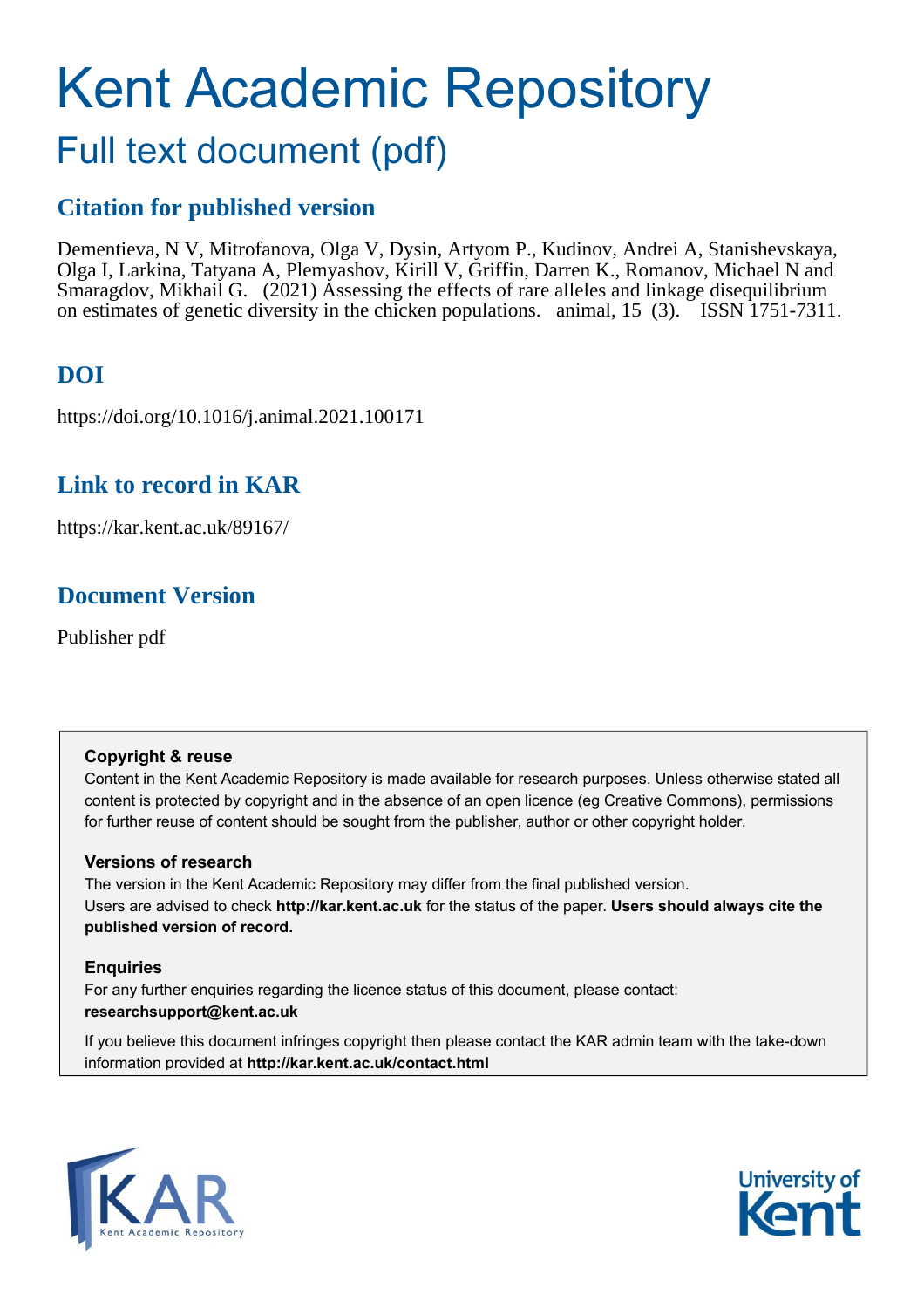Contents lists available at [ScienceDirect](http://www.sciencedirect.com/science/journal/)



### Animal The international journal of animal biosciences

### Assessing the effects of rare alleles and linkage disequilibrium on estimates of genetic diversity in the chicken populations





N.V. Dementieva <sup>a</sup>, O.V. Mitrofanova <sup>a</sup>, A.P. Dysin <sup>a</sup>, A.A. Kudinov <sup>a</sup>, O.I. Stanishevskaya <sup>a</sup>, T.A. Larkina <sup>a</sup>, K.V. Plemyashov <sup>a</sup>, D.K. Griffin <sup>b</sup>, M.N. Romanov <sup>b,</sup>\*, M.G. Smaragdov <sup>a</sup>

a Russian Research Institute of Farm Animal Genetics and Breeding - Branch of the L.K. Ernst Federal Science Centre for Animal Husbandry, Pushkin, St Petersburg, Russia **b** School of Biosciences, University of Kent, Canterbury, Kent, UK

#### article info abstract

Article history: Received 29 September 2020 Received in revised form 16 December 2020 Accepted 18 December 2020 Available online 6 February 2021

Keywords: Single nucleotide polymorphisms Fixation index Heterozygosity Linkage disequilibrium pruning Poultry

Phenotypic diversity in poultry has been mainly driven by artificial selection and genetic drift. These led to the adaptation to the environment and the development of specific phenotypic traits of chickens in response to their economic use. This study evaluated genetic diversity within and between Russian breeds and populations using Illumina Chicken 60 K SNP iSelect BeadChip by analysing genetic differences between populations with Hudson's fixation index ( $F_{ST}$  statistic) and heterozygosity. We estimated the effect of rare alleles and linkage disequilibrium (LD) on these measurements. To assess the effect of LD on the genetic diversity population, we carried out the LD-based pruning (LD  $<$  0.5 and LD  $<$  0.1) for seven chicken populations combined (I) or separately (II). LD pruning was specific for different dataset groups. Because of the noticeably large sample size in the Russian White RG population, pruning was substantial for Dataset I, and  $F_{ST}$  values were only positive when LD < 0.1 pruning was applied. For Dataset II, the LD pruning results were confirmed by examining heterozygosity and alleles' frequency distribution. LD between single nucleotide polymorphisms was consistent across the seven chicken populations, except the Russian White RG population with the smallest  $r^2$  values and the largest effective population size. Our findings suggest to study variability in each population LD pruning has to be carried separately not after merging to avoid bias in estimates.

© 2021 The Authors. Published by Elsevier Inc. on behalf of The Animal Consortium. This is an open access article under the CC BY-NC-ND license ([http://creativecommons.org/licenses/by-nc-nd/4.0/\)](http://creativecommons.org/licenses/by-nc-nd/4.0/).

### Implications

In this research, methodological approaches to evaluating genetic structure in resource and commercial chicken populations representing part of worldwide poultry germplasm were studied using the Illumina Chicken 60 K iSelect BeadChip SNP chip and linkage disequilibriumbased pruning of datasets. This study provides insight into how ignoring the effect of monomorphic and rare SNP alleles can lead to misleading results obtained with  $F_{ST}$  statistics. Expected implications of the study include improvement in assessing the genetic diversity of animal populations, especially those derived from a small number of founders and experienced closed breeding, and incorporation of these findings into the poultry breeding and selection programmes.

### Introduction

Farm animals used in modern agriculture are products of domestication and selection of their wild ancestors and evolve like wild forms. However, as a consequence of human activity and artificial selection,

Corresponding author. E-mail address: [m.romanov@kent.ac.uk](mailto:m.romanov@kent.ac.uk) (M.N. Romanov). this evolutionary process is more predictable owing to more stable selection regimes (Darwin, 1875). In addition to the involvement of previously existing gene complexes in their genomes, new alleles occurring due to mutations could be picked up in the evolution process of domestic forms. From this point of view, molecular diversity studies in domestic breeds are aimed at assessing these genetic changes (Andersson, 2001; Weigend and Romanov, 2001; Khanyile et al., 2015; Bortoluzzi et al., 2018).

The breeds are divided into commercial, intensively selected for economic purposes, and local breeds that continue to bear valuable features and genetic diversity (Andersson, 2001; Weigend and Romanov, 2001; Mahammi et al., 2014; Berrezoug et al., 2019). On the basis of genetic diversity evaluation using polymorphic markers, genetic distances between breeds can be estimated, for example, by fixation index  $(FST)$ values and principal component analysis. Breeds produced as a result of strong selection pressure demonstrate a lower genetic diversity and greater genetic distances relative to other breeds. Variability reduction may be due to a small number of founders as well as a limited effective population size  $(N_e)$  or the use of inbreeding (e.g., Weigend and Romanov, 2001 and 2002; Hillel et al., 2003; Muir et al., 2008; Granevitze et al., 2009; Eltanany and Distl, 2010). Previously widely used biochemical (protein) markers and, later, mitochondrial,

1751-7311/© 2021 The Authors. Published by Elsevier Inc. on behalf of The Animal Consortium. This is an open access article under the CC BY-NC-ND license [\(http://creativecommons.org/licenses/by-nc-nd/4.0/\)](http://creativecommons.org/licenses/by-nc-nd/4.0/).

<https://doi.org/10.1016/j.animal.2021.100171>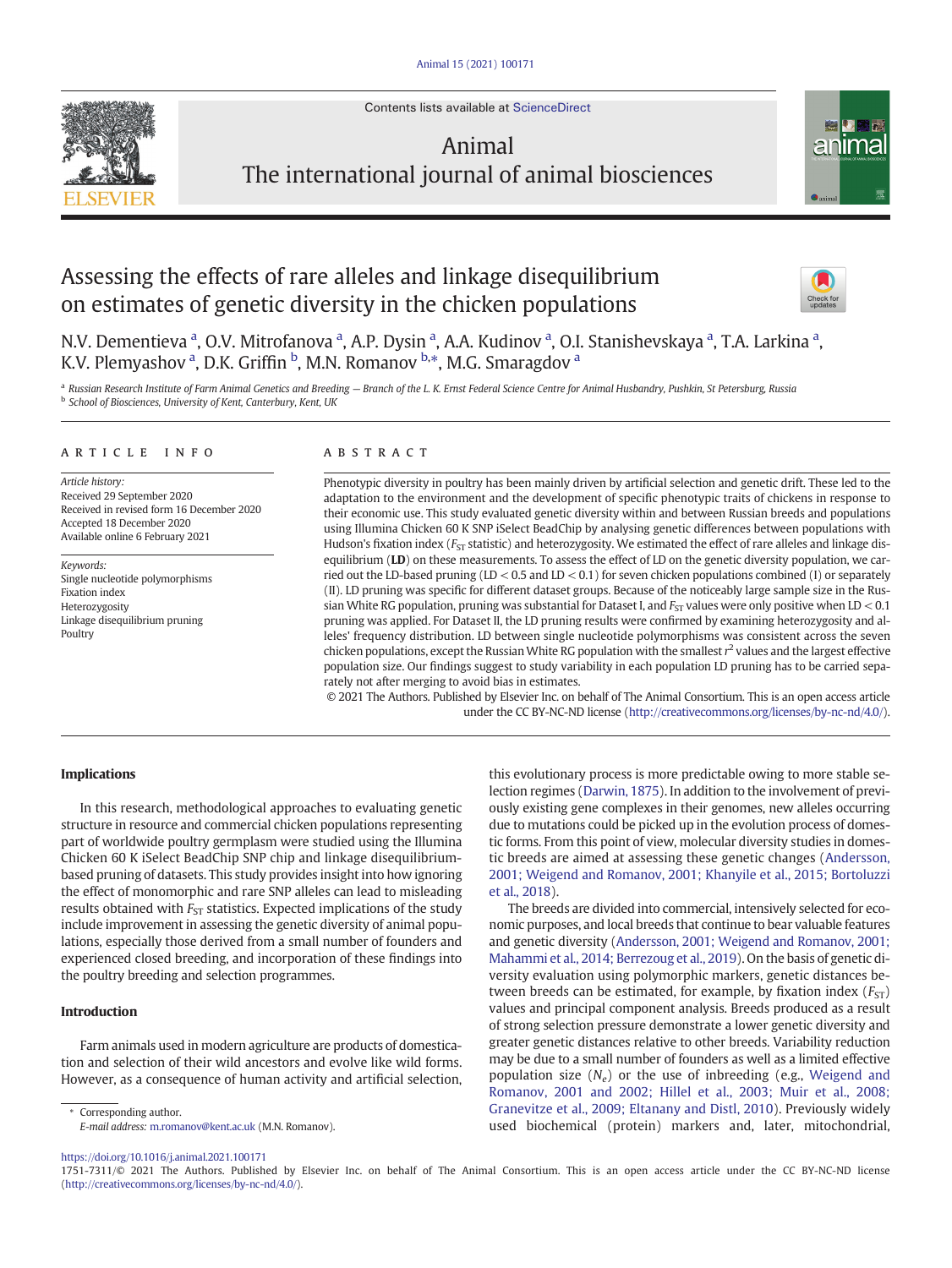minisatellite and microsatellite and some other DNA markers (e.g., Weigend and Romanov, 2001 and 2002; Romanov and Weigend, 2001a and 2001b; Moiseyeva et al., 2003; Soller et al., 2006; Tyshchenko et al., 2007; Mahammi et al., 2016; Deniskova et al., 2017; Teinlek et al., 2018) have sparse localization across a genome and not always objectively reflect the genetic features of various breeds at the genome level. Single nucleotide polymorphisms (SNPs) markers applied for genotyping DNA samples using arrays allow simultaneously to cover the whole genome and associate the discovered variations at these loci with specific phenotypic breed features. Subsequent genetic analysis makes it possible to reveal if the genotyped individuals belong to a particular breed, and evaluate the molecular architecture of populations, as well (e.g., Weigend and Romanov, 2001; Wragg et al., 2012; Fariello et al., 2013; Mekchay et al., 2014; Khanyile et al., 2015; Smaragdov et al., 2016 and 2018; Dementeva et al., 2017; Verdugo et al., 2019). The extent of divergence between populations depends upon within-population variability. The molecular organization of the genome of Russian White breed (RG) was compared to RS (Table 1) to assess historical changes (Dementeva et al., 2017). The genetic diversity of populations is an important source of information for making decisions on the subsequent conservation of breeds as well as their effective breeding and exploitation. However, some researchers have suggested that with a very limited number of well-distributed SNPs in the genome we can perform the genetic characterization of domestic animal populations, as this has been proven in cattle (Matukumalli et al., 2009).

To analyse genetic variation between populations or within breeds, various statistical tools are implemented, and among them, Wright's  $F_{ST}$  statistic is often used for this purpose (Weir and Cockerham, 1984; Weir and Hill, 2002). Many  $F_{ST}$  estimators were proposed (Bhatia et al., 2013) including those that are the most widely used and developed by Weir and Cockerham (1984) and Nei (1986). The former statistic depends on the number of animals in the compared populations, while the latter one systematically overestimates  $F_{ST}$  (Bhatia et al., 2013). Patterson et al. (2006) suggested the use of a Hudson's  $F_{ST}$  statistic as the most suitable in the case of SNP markers. It is not sensitive to the number of animals in the population, does not overestimate  $F_{ST}$ , and is less dependent on the assortment bias than other known statistics. Due to these features, we used Hudson's statistic in the present study. Because, to the best of our knowledge, the relationship between  $F_{ST}$ , in particular, that of Hudson's statistic, and linkage disequilibrium (LD) of SNPs on the chicken have not been evaluated, we decided to explore this, as well.

This study aimed to evaluate the effect of LD and rare alleles on genetic differences between breeds, hybrids, and chicken lines using  $F<sub>ST</sub>$ statistics and LD-based pruning of datasets.

#### Material and methods

### Samples

The material for the study was DNA isolated from the blood of 282 chickens (Gallus gallus) from seven Russian populations (Table 1) that

### Table 1

List of the chicken breeds, lines and crosses used in the study.

have a different history of origin and included only unrelated individuals.

The first three populations, RS, RP and RG, belonged to the Russian White breed developed by crossing local Russian chickens with White Leghorns (Paronyan and Yurchenko, 1989). The initial population of this breed is represented by the RP group. The inbred RS population was under selection pressure for a long time (1953 to 2003). This population had one founder, and the breeding was carried out using strong selection for the tolerance of chicks to cold temperatures (Sokolova, 1999). The RG population is a descendant of the inbred RS population; however, to improve its reproductive traits, an additional crossing with White Leghorns was done in 2006.

The C1 population was composed of the two-line Cornish  $F_1$  hybrids resulted from crossing the commercial parent lines. The populations C2A and C2B were the commercial lines of the C2 cross-bred in Russia. At their breeding, a crossing with a line of the Cornish breed from a related cross was produced.

The RI population comprised the descendants of a paternal line from a commercial cross that has been bred inter se since 1982. In 1988, it was crossed with Rhode Island Reds originated from a club of poultry fanciers in Alma-Ata, Kazakhstan and is at present bred as a closed population.

#### Genotyping

SNP genotyping of the 282 DNA samples was performed using the Illumina Chicken 60 K SNP iSelect BeadChip (Illumina, USA) and genotyping service of Geneseek/Neogen Corporation. The quality control of genotyped SNPs was performed using the PLINK 1.9 software program (Chang et al., 2015). At the initial dataset processing stage, SNPs were selected using a quality score:  $QS > 0.8$ . To eliminate the effect of sex chromosomes on the subsequent estimation, SNP markers located on them were excluded. Then, SNPs were for a total genotype dataset and filtered separately for each population using the PLINK criterion –geno 0.1. As a result, the total genotype dataset and the final genotyping data for the seven populations were produced.

### Linkage disequilibrium-based filtering of single nucleotide polymorphisms

Two approaches of LD-based SNP data pruning were tested. The first type of SNP filtering, with  $LD < 0.1$ , was performed using the joint genotype dataset and the PLINK command –indep-pairwise 50 5 0.1. This dataset was designated Dataset I. The  $F_{ST}$  values before and after the filtering were analysed and compared.

The second type of LD-based SNP pruning was carried out for each population separately, and the resulted dataset was designated Dataset II. In every population SNPs with  $LD < 0.5$  and  $LD < 0.1$  were selected using the PLINK commands: –indep-pairwise 50 5 0.5, and –indeppairwise 50 5 0.1, respectively (Liu, 2017). Accordingly, the three LDbased subsets were generated: without LD filter, with LD < 0.1 and with  $LD < 0.5$ .

| Breed/population                       | Abbreviation |     | Sampling year | Source                                                   |
|----------------------------------------|--------------|-----|---------------|----------------------------------------------------------|
| Russian White                          | RS           |     | 2001          | RRIFAGB                                                  |
| Russian White                          | RP           |     | 2001          | All-Russian Poultry Research and Technological Institute |
| Russian White                          | RG           | 170 | 2016          | Bioresource collection, RRIFAGB                          |
| White Cornish two-way hybrids, Cross 1 |              | 38  | 2016          | Bioresource collection, RRIFAGB                          |
| White Cornish, Cross 2, line A         | C2A          | 18  | 2006          | State Poultry Breeder Farm Smena                         |
| White Cornish, Cross 2, line B         | C2B          | 20  | 2006          | State Poultry Breeder Farm Smena                         |
| Rhode Island Red                       | RI           | 19  | 2016          | Bioresource collection, RRIFAGB                          |

Abbreviations:  $N =$  number of individuals studied; RRIFAGB = Russian Research Institute of Farm Animal Genetics and Breeding.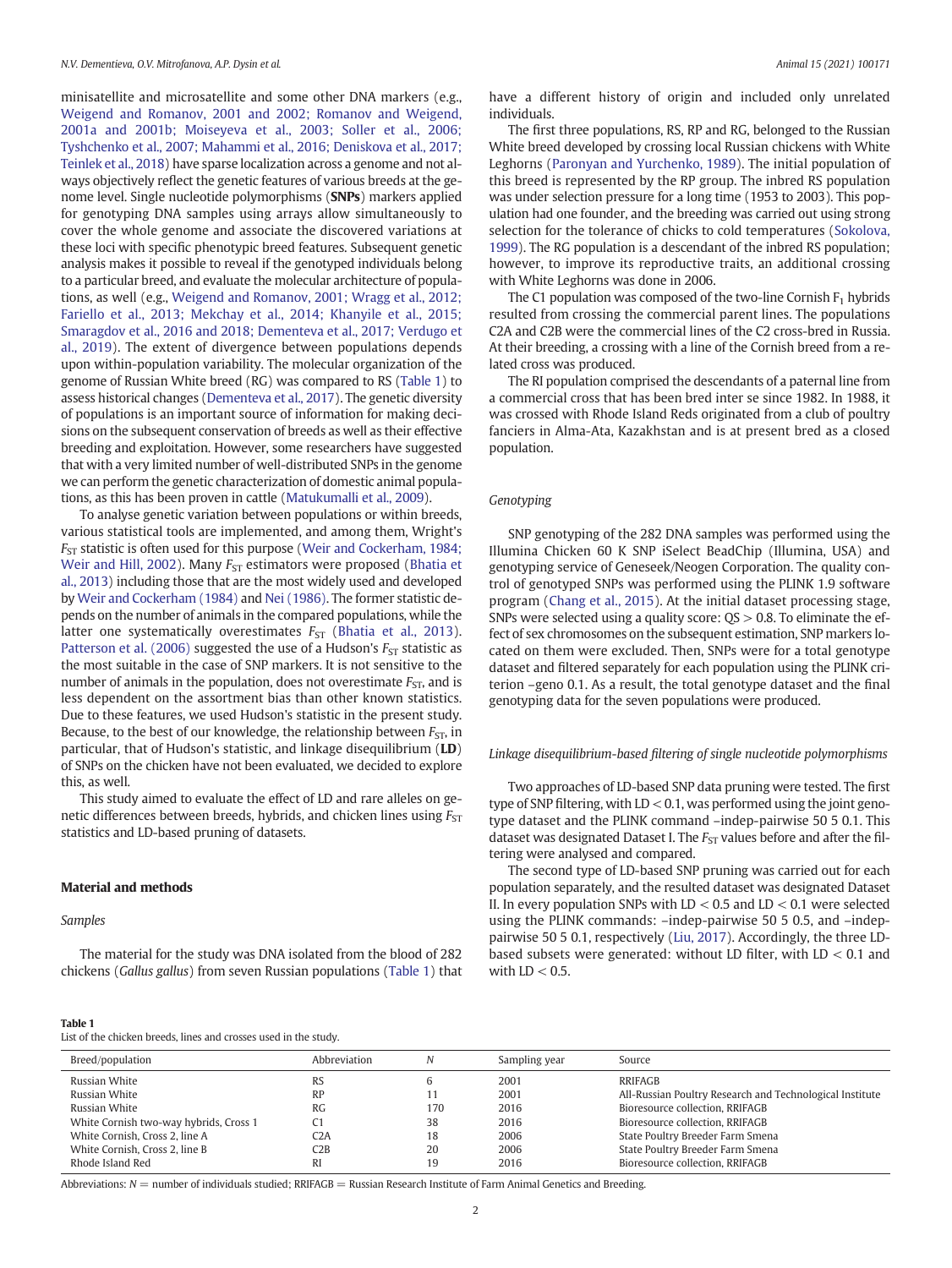### Within and between populations genetic differences

The determination of genetic diversity between populations was carried out using Hudson's  $F_{ST}$  statistic as implemented the EIGENSOFT 6.1.4 software package (Patterson et al., 2006). To calculate heterozygosity and minor allele frequencies (MAF), PLINK 1.9 was used.

### Effective population size

Linkage disequilibrium and effective population size were analysed separately for each population using PLINK 1.9. The consecutive chromosome intervals (bins) between SNPs were chosen at 4.2–8.4, 8.4– 16.6, 16.6–34, 34–65.5, 65.5–140, 140–250, 250–650 and 650–800 Kb window sizes.

The mean LD  $(r^2)$  values were calculated for each bin plot (Fig. 1) that was visualized according to the following formula:

$$
E[r^2_{\alpha i}] = (\alpha + 4 N_e \times c)^{-1}
$$

where  $N_e$  is the effective population size,  $\alpha = 1$ , c is the distance between the SNP markers in Morgan units, if the recombination rate is averaged over the entire genome and  $r_{a\, i}^2$  is the mean value in the interval  $a$ i (Corbin et al., 2012).

### Results

### Within and between populations genetic divergence

The total SNP genotype dataset included variants at 57 636 SNP loci in the seven chicken populations. After completing the quality control of genotyped SNPs, the initial dataset was reduced to 42 586 SNPs. To evaluate the effect of LD, we used two datasets, I and II.

Dataset I consisted of SNP genotypes in the seven chicken populations, which were  $LD < 0.1$  pruned jointly, that is, the populations were merged together before pruning. As a result of this filtering, 39 125 SNPs were removed, and 3 461 SNPs remained in Dataset I. Changes in MAF values after LD-based pruning are shown in Table 2 (see also Supplementary Fig. S1). In Table 3,  $F_{ST}$  values and their respective



### studied chicken populations. See Table 1 for the chicken population descriptions.

### Table 2

Frequency distribution of SNP alleles for the studied chicken populations<sup>1</sup> in the initial dataset, and linkage disequilibrium (LD) pruned Datasets I and II. Minor allele frequencies (MAF) intervals corresponded to bins 0–0.1, 0.1–0.2, 0.2–0.3, 0.3–0.4, 0.4–0.5 and 0 (monomorphic alleles).

| <b>MAF</b> intervals            | Frequency distribution of SNPs alleles in the populations<br>studied |           |           |      |      |      |           |
|---------------------------------|----------------------------------------------------------------------|-----------|-----------|------|------|------|-----------|
|                                 | <b>RG</b>                                                            | <b>RS</b> | <b>RP</b> | C1   | C2A  | C2B  | <b>RI</b> |
| Initial sample set              |                                                                      |           |           |      |      |      |           |
| $0 - 0.1$                       | 0.27                                                                 | 0.09      | 0.17      | 0.15 | 0.10 | 0.11 | 0.13      |
| $0.1 - 0.2$                     | 0.19                                                                 | 0.10      | 0.16      | 0.15 | 0.17 | 0.17 | 0.19      |
| $0.2 - 0.3$                     | 0.18                                                                 | 0.09      | 0.16      | 0.19 | 0.16 | 0.19 | 0.16      |
| $0.3 - 0.4$                     | 0.17                                                                 | 0.09      | 0.16      | 0.15 | 0.24 | 0.22 | 0.23      |
| $0.4 - 0.5$                     | 0.17                                                                 | 0.14      | 0.20      | 0.17 | 0.22 | 0.21 | 0.20      |
| $\theta$                        | 0.03                                                                 | 0.49      | 0.15      | 0.18 | 0.10 | 0.10 | 0.10      |
| Dataset I ( $LD < 0.1$ pruned)  |                                                                      |           |           |      |      |      |           |
| $0 - 0.1$                       | 0.25                                                                 | 0.09      | 0.11      | 0.14 | 0.12 | 0.12 | 0.13      |
| $0.1 - 0.2$                     | 0.06                                                                 | 0.11      | 0.13      | 0.13 | 0.15 | 0.15 | 0.18      |
| $0.2 - 0.3$                     | 0.06                                                                 | 0.12      | 0.15      | 0.17 | 0.14 | 0.16 | 0.14      |
| $0.3 - 0.4$                     | 0.20                                                                 | 0.13      | 0.19      | 0.15 | 0.22 | 0.20 | 0.22      |
| $0.4 - 0.5$                     | 0.40                                                                 | 0.18      | 0.26      | 0.16 | 0.21 | 0.20 | 0.21      |
| $\Omega$                        | 0.03                                                                 | 0.37      | 0.16      | 0.25 | 0.16 | 0.17 | 0.13      |
| Dataset II ( $LD < 0.5$ pruned) |                                                                      |           |           |      |      |      |           |
| $0 - 0.1$                       | 0.24                                                                 | 0.17      | 0.16      | 0.20 | 0.14 | 0.15 | 0.15      |
| $0.1 - 0.2$                     | 0.19                                                                 | 0.19      | 0.13      | 0.17 | 0.18 | 0.18 | 0.20      |
| $0.2 - 0.3$                     | 0.18                                                                 | 0.13      | 0.15      | 0.20 | 0.16 | 0.19 | 0.15      |
| $0.3 - 0.4$                     | 0.18                                                                 | 0.36      | 0.16      | 0.16 | 0.21 | 0.20 | 0.21      |
| $0.4 - 0.5$                     | 0.22                                                                 | 0.19      | 0.40      | 0.27 | 0.31 | 0.28 | 0.29      |
| Dataset II ( $LD < 0.1$ pruned) |                                                                      |           |           |      |      |      |           |
| $0 - 0.1$                       | 0.27                                                                 | 0.04      | 0.01      | 0.05 | 0.02 | 0.02 | 0.01      |
| $0.1 - 0.2$                     | 0.03                                                                 | 0.06      | 0.01      | 0.02 | 0.01 | 0.01 | 0.01      |
| $0.2 - 0.3$                     | 0.03                                                                 | 0.06      | 0.01      | 0.04 | 0.02 | 0.02 | 0.01      |
| $0.3 - 0.4$                     | 0.06                                                                 | 0.11      | 0.03      | 0.08 | 0.05 | 0.06 | 0.05      |
| $0.4 - 0.5$                     | 0.61                                                                 | 0.71      | 0.95      | 0.81 | 0.91 | 0.89 | 0.92      |

 $1$  See Table 1 for the chicken population descriptions.

standard errors are shown before and after LD pruning. The most genetically similar to other chicken populations was the RI population, which after LD pruning differed noticeably from other chicken populations (mean pairwise  $F_{ST} = 0.164$ ;  $P < 0.001$ ). Thus, LD pruning had some effect on estimates of mean genetic differences between populations  $(P < 0.001)$ .

Owing to the effects of pruning  $F_{ST}$  values between the remotely related populations (pairs RG–C1, RG–C2A and RG–C2B) were disproportionately lowered as compared to a slight decrease between the closely related populations (pairs of RG, RS and RP (Table 3). However, LD pruning had a slight effect on the greater  $F_{ST}$  difference between the inbreed RS population and other chicken populations ( $P < 0.01$ ), despite the high level of inbreeding in the RS population. It should be borne in mind that there was a significantly larger sample size of RG over the other chicken populations and, accordingly, a major effect of LD-based pruning was observed in this population in the case of Dataset I.

Dataset II was based on SNP genotypes in the seven populations, which were LD pruned separately. Before LD filtering, the populations were genotyped with 32–37 thousand SNPs. After LD < 0.5 pruning, 10–23 thousand SNPs remained, and after LD < 0.1 filtering 1.9–2.9 thousand SNPs were left, meaning that the number of SNPs was noticeably reduced. Changes in MAF values due to LD-based pruning are given in Table 2 (see also Supplementary Fig. S2).

It was also found that the RG population had the lowest number of monomorphic SNPs (Table 2; Supplementary Fig. S1) and the minimum heterozygosity (Fig. 2) among other chicken populations (Table 4). After pruning, heterozygosity in the RS population raised insignificantly. In the population RI, RG, RP and C1A, a significant within population heterozygosity elevation was observed using Dataset II (Table 4). In the RS population, the number of monomorphic SNPs prevailed (Table 2; Supplementary Fig. S1) and, as a result of LD < 0.1 pruning of Dataset II, the number of SNPs with  $MAF = 0.4 - 0.5$  was the greatest in all cases Fig. 1. Estimates of effective population size  $(N_e)$  in the experimental and commercial  $\frac{N_e}{\text{Table 2}}$ ; Supplementary Fig. S2), while the RG population also had a studied chicken populations See Table 1 for the chicken p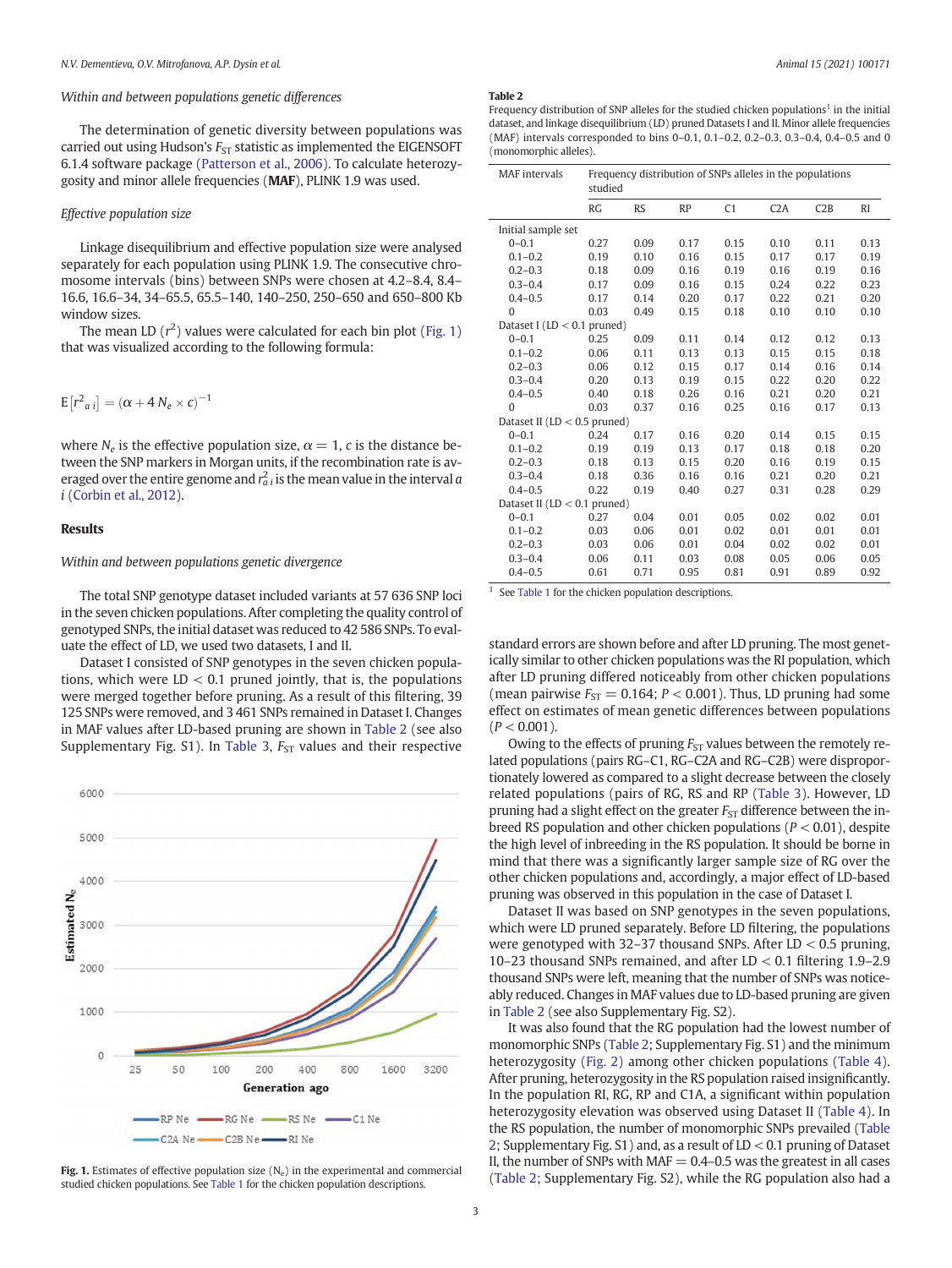#### Table 3

| Chicken populations- | <b>RG</b>    | RS               | DT.<br>w     |                  | تلك          | C2E              | DĪ<br>IМ         |
|----------------------|--------------|------------------|--------------|------------------|--------------|------------------|------------------|
| RG                   |              | (0.003<br>v. 112 | 0.102(0.002) | (0.007)<br>0.Z / | 0.220(0.005) | (0.005)<br>0.234 | (0.003)<br>0.175 |
| DC                   | 0.100(0.001) |                  | 0.200(0.001) | 0.288(0.007)     | 0.225(0.005) | 0.249(0.00C)     | 0.206(0.000)     |

Estimates of fixation index  $F_{ST}^{-1}$  before (above diagonal) and after linkage disequilibrium (LD) < 0.1 pruning (below diagonal) for the joint Dataset I in the studied chicken populations.

| RG                                       |               | 0.112(0.003)  | 0.102(0.002)  | 0.271(0.007)  | 0.220(0.005)  | 0.234(0.005)  | 0.175(0.003)  |
|------------------------------------------|---------------|---------------|---------------|---------------|---------------|---------------|---------------|
| RS                                       | 0.109(0.004)  |               | 0.209(0.004)  | 0.388(0.007)  | 0.335(0.005)  | 0.348(0.006)  | 0.296(0.006)  |
| RP                                       | 0.099(0.003)  | 0.195(0.007)  |               | 0.248(0.007)  | 0.197(0.005)  | 0.212(0.005)  | 0.157(0.005)  |
|                                          | 0.187(0.005)  | 0.302(0.008)  | 0.201(0.006)  |               | 0.150(0.004)  | 0.161(0.004)  | 0.202(0.006)  |
| C2A                                      | 0.135(0.004)  | 0.247(0.007)  | 0.147(0.005)  | 0.141(0.005)  |               | 0.011(0.001)  | 0.151(0.004)  |
| C2B                                      | 0.144(0.004)  | 0.257(0.007)  | 0.158(0.005)  | 0.151(0.005)  | 0.012(0.001)  |               | 0.164(0.004)  |
|                                          | 0.129(0.004)  | 0.246(0.007)  | 0.136(0.004)  | 0.191 (0.007  | 0.134(0.005)  | 0.145(0.005)  |               |
| Mean $F_{ST}$ (LD $< 0.1$ ) <sup>3</sup> | 0.134(0.0017) | 0.226(0.0028) | 0.156(0.0026) | 0.196(0.0025) | 0.136(0.0020) | 0.144(0.0020) | 0.164(0.0021) |

 $\overline{1}$  SE values are given in parentheses.

See Table 1 for the chicken population descriptions.

For pairwise comparison of mean  $F_{ST}$  values, the difference was significant between C2A–C2B and RG–C2B pairs at  $P < 0.01$ , and in all other cases at  $P < 0.001$ .



Fig. 2. Heterozygosity  $(H_0)$  in the studied chicken populations: 1, initial sample set; 2, LD < 0.5 pruned Dataset II; 3, LD < 0.1 pruned Dataset II; 4, LD < 0.1 Dataset I. See Table 1 for the chicken population descriptions;  $LD =$  linkage disequilibrium.

significant proportion of SNPs with MAF < 0.1 after LD < 0.5 pruning (Table 2; Supplementary Fig. S2).

### Dependence of linkage disequilibrium on distance between single nucleotide polymorphisms

As seen in Fig. 3, LD is presented as a function of the distance between SNP markers for the seven chicken populations. The distribution of  $r<sup>2</sup>$  values in the bins was analogous in the Russian breeds, lines and crosses with the exception of the population RS and RG. For RG, most SNP markers had lower  $r^2$  values. The inbred RS population had a greater LD in all bins, except for the largest interval between the

#### Table 4

Heterozygosity in the studied chicken populations.

markers (450–500 Kb) where most markers were characterized by  $r^2$ ≤ 0.2 (Fig. 3E). Thus, there was observed consistency of LD across the studied chicken populations.

### Effective population size

As seen in Fig. 1, 25 generations ago the lowest effective population size was found in RS (14), and the greatest one in the RG (124) and C2B (130) populations. On the other hand, 3 200 generations ago effective population size ranged between 962 (RS) and 4 484 (RI) to 4 949 (RG). The commercial Cornish population C1 had an effective population size of 2 694. The remaining chicken populations, C2A, C2B and RP had intermediate values of 3 188 to 3 406.

### **Discussion**

Domestication of the chicken was accompanied by population bottlenecks and subsequent population growth, an admixture of populations, inbreeding, genetic drift and selective breeding. As a consequence of these demographic and selective events, the genetic variation within the domesticated chicken genome might have changed from its ancestral state. Analysis of the samples of animals from populations may face a problem of ascertainment bias. Firstly, obtained marker data does not provide a random SNP polymorphism (due to MAF bias) in a population of interest (Browning et al., 2004; Nielsen, 2004; Heslot et al., 2013). Secondly, the animals may be selected not by random. MAF bias results in the over-representation of polymorphisms with greater MAF values and the under-representation of polymorphisms with lower MAF values. The number of animals in the sample will influence the lower frequency limits of SNPs. Analysis of ascertainment bias in genomic data has largely been conducted on human data (Albrechtsen et al., 2010; Wang and Nielsen, 2012; Lachance and Tishkoff, 2013). To evaluate the effect of monomorphic and rare alleles

| Chicken populations <sup>2</sup> | $H_o$             |              |              |              |  |  |  |  |
|----------------------------------|-------------------|--------------|--------------|--------------|--|--|--|--|
|                                  | Full <sup>3</sup> | Dataset I    | Dataset II   |              |  |  |  |  |
|                                  |                   | LD < 0.1     | LD < 0.5     | LD < 0.1     |  |  |  |  |
| <b>RS</b>                        | 0.359(0.009)      | 0.377(0.008) | 0.337(0.005) | 0.380(0.004) |  |  |  |  |
| RP                               | 0.365(0.005)      | 0.397(0.005) | 0.390(0.003) | 0.527(0.004) |  |  |  |  |
| C <sub>1</sub>                   | 0.353(0.002)      | 0.357(0.002) | 0.401(0.014) | 0.459(0.028) |  |  |  |  |
| C2A                              | 0.385(0.002)      | 0.377(0.002) | 0.419(0.007) | 0.536(0.016) |  |  |  |  |
| C2B                              | 0.381(0.002)      | 0.369(0.002) | 0.386(0.001) | 0.488(0.003) |  |  |  |  |
| <sub>RI</sub>                    | 0.377(0.003)      | 0.375(0.004) | 0.386(0.001) | 0.515(0.003) |  |  |  |  |
| RG                               | 0.313(0.005)      | 0.366(0.004) | 0.396(0.002) | 0.518(0.006) |  |  |  |  |

 $^1$   $\,H_0$   $=$  mean observed heterozygosity and its SE (given in parentheses).  $^2$  See Table 1 for the chicken population descriptions.

<sup>3</sup> Initial dataset before linkage disequilibrium (LD) pruning.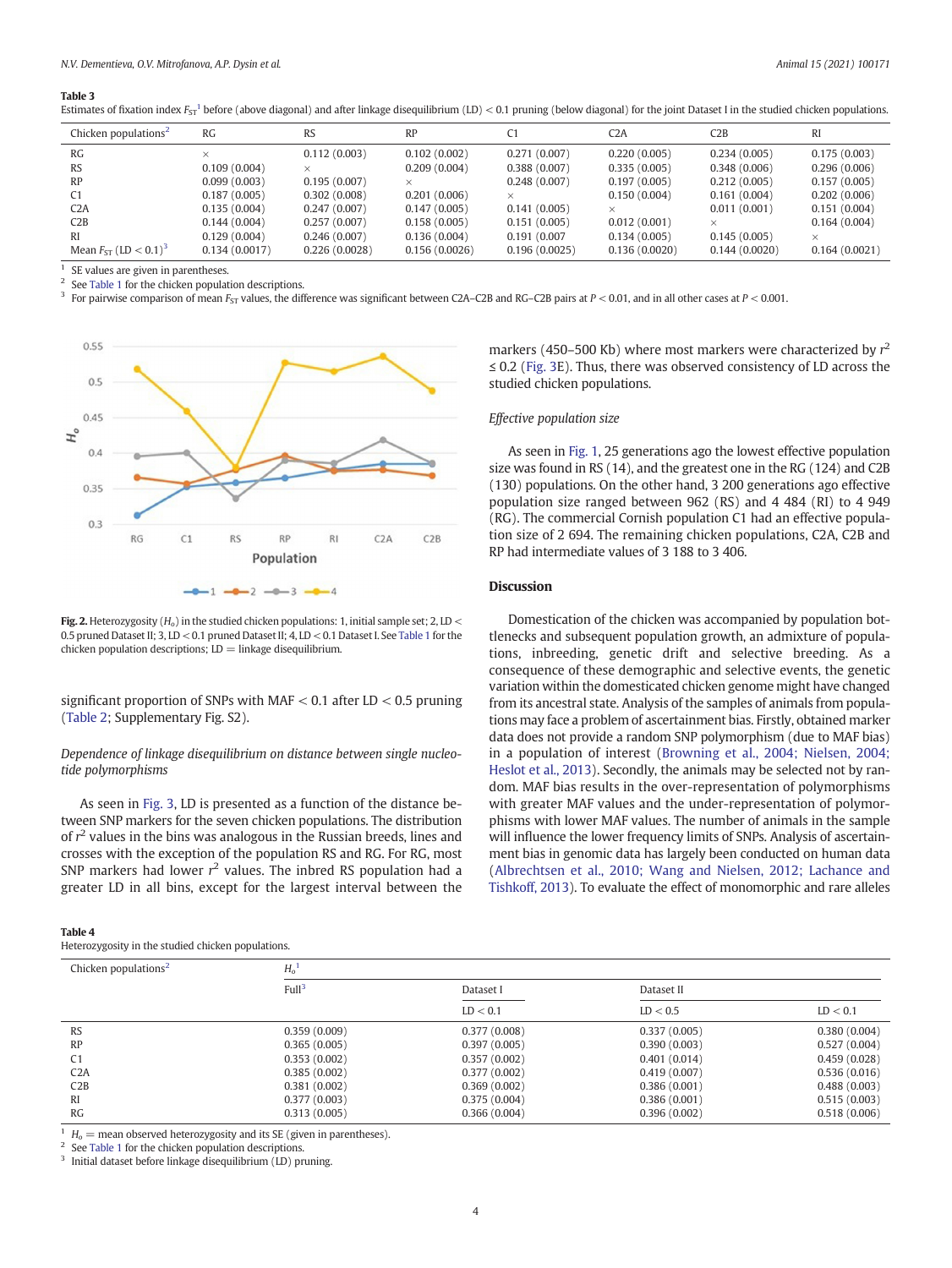N.V. Dementieva, O.V. Mitrofanova, A.P. Dysin et al. Animal 15 (2021) 100171



Fig. 3. Comparison of the frequency distribution of linkage disequilibrium (LD) by mean r<sup>2</sup> values in distance bins (0-50, 50-100, 100-150, 150-200, 200-250, 250-300, 300-350, 350-300, 200-250, 250-300, 200-250, 250-300, 400, 400–450 and 450–500 Kb) in the seven chicken populations: (A) C2A, (B) C2B, (C) C1, (D) RG, (E) RS, (F) RP and (G) RI. See Table 1 for the chicken population descriptions.

in chicken populations, we examined two datasets. Dataset I included the seven chicken populations, which were LD pruned jointly, and in Dataset II they were LD pruned separately.

### Distribution of minor allele frequencies

Distribution of MAF value spectrum depends on the SNP array used or sequence data obtained (Malomane et al., 2018) as well as LD-based pruning. The almost uniform distribution across frequency classes in the case of SNP array relies on the ascertainment bias, as discussed by Muir et al. (2008). In consequence of designing an SNPs array, a significant part of rare alleles is lost.

When the seven chicken populations were LD pruned jointly in Dataset I, the RG population (Table 2; Supplementary Fig. S1) significantly differed from other populations in the number of monomorphic SNPs. The other chicken populations were fairly uniform in terms of frequencies of SNP alleles. Only for the RG population, this pattern changed significantly as a result of LD < 0.1 pruning (Table 2; Supplementary Fig. S1B). This phenomenon can be explained by the largest sample size of RG in the total dataset. Basically, different results were obtained for Dataset II where the seven chicken populations were LD pruned separately. SNPs with frequencies 0.1–0.4 were fairly uniformly represented in different populations, except for MAF 0.4–0.5, the proportion of which greatly increased (Table 2; Supplementary Fig. S2). However, in the RG population, many SNPs with MAF  $\leq$  0.1 have remained. The excess of SNPs with MAF ≤ 0.1 was due to the partial introgression of Leghorn alleles into the RG population genome from 2004 to 2006. As a result, rare SNPs were fixed. This fact may evidence that the genetic differences in the studied chicken populations are determined primarily by monomorphic and rare SNPs. Thus, with LD pruning it is possible to reveal recent genetic introgression from other breeds or populations. The distribution of MAF depends essentially on how the chicken populations were LD-based pruned, i.e., jointly or separately. As a result, loss of rare SNPs and ascertainment bias of  $F_{ST}$  may occur. Removal of SNPs in disequilibrium resulted in a decrease of rare and monomorphic alleles and excess of the common alleles (with  $MAF = 0.4-0.5$ ) for all the populations (Table 2; Supplementary Fig. S2). A distinctive property of the RG population is the retention of rare SNPs alleles as a result of LD pruning (Table 2; Supplementary Fig. S2).

### Effect of linkage disequilibrium on fixation index

The LD depends on drift, the intensity of selection and the effective population size. In this study, we used the seven chicken populations to find out the dependence of  $F_{ST}$  on LD by analysing the relationship between LD-based pruning and  $F_{ST}$ . The basic idea of LD-based pruning is to remove markers, which are highly correlated with other markers within a given window, keeping markers with lower LD to each other in the dataset. This is an efficient way to reduce the multicollinearity effect, which may result in overestimation of effects of SNPs due to highly correlated SNPs (Malomane et al., 2018).

To tackle this problem, the effect of LD pruning on  $F_{ST}$  was studied when LD pruning of samples was conducted jointly or separately for each population. It turned out that the use of these two approaches led to substantially different  $F_{ST}$  values. If the total dataset was LD  $<$ 0.1 pruned jointly, the effect of decreasing  $F_{ST}$  values was not so noticeable (3). This was caused by the difference in the haplotypes across the chicken populations. As a result, recombinant active SNPs, which are more common between populations, remained, whereas populationspecific SNPs were removed. This was a trend for all the seven chicken populations examined.

Analysis of heterozygosity revealed its considerable decrease when applying LD filter in separate chicken populations (Fig. 2). Changes in the level of heterozygosity due to pruning may be related to the history of populations. In populations where the introductory cross was applied, a significant rise in heterozygosity was observed after the pruning of Dataset II. Moreover, it was shown that  $F_{ST}$  values could depend heavily on the level of variation present in a sample, and the frequency of the most frequent allele (Jakobsson et al., 2013). Indeed, Jost (2008) argued that  $F_{ST}$  might be so affected by genetic diversity that it should not be used as a measure of population differentiation, gene flow or relatedness (Jost, 2008).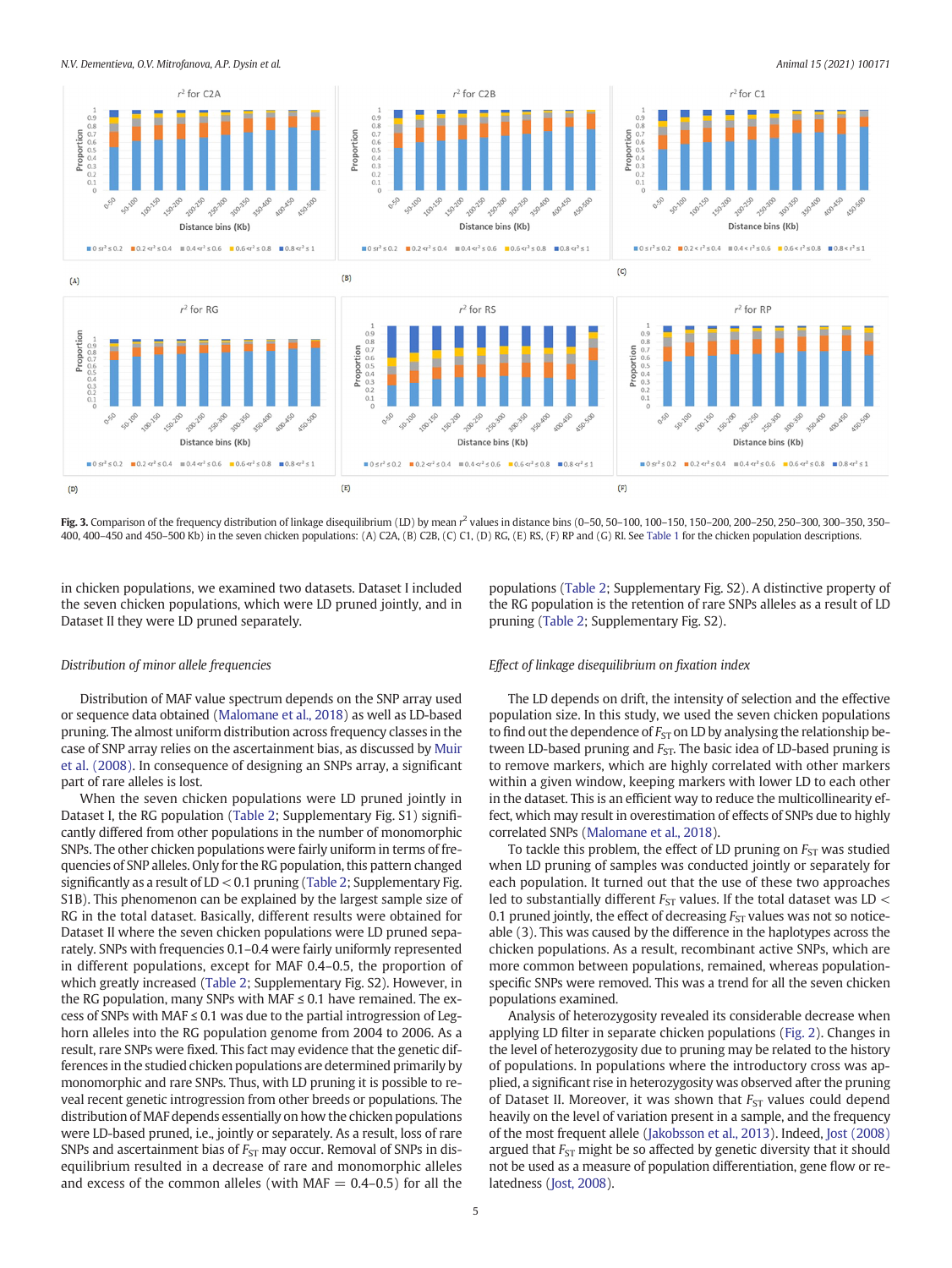Mathieson and McVean (2012) show that populations can display spatial structure in rare variants even when  $F_{ST}$  is low, but that allele frequency-dependent metrics of allele sharing can reveal localized stratification. As described in Albrechtsen et al. (2010), the selection of loci that are polymorphic within populations decreases the estimates of  $F_{ST}$  between populations. This decrease in measured  $F_{ST}$  suggests lower differentiation between populations than it would be estimated from unbiased data. However, subpopulation-biased ascertainment can inflate  $F_{ST}$ , as well (Albrechtsen et al., 2010).

Multiple studies have shown inflated  $F_{ST}$  values calculated from ascertained SNPs as compared to whole-genome sequence data (Malomane et al., 2018). Thus, an increase of LD pruning for joint filtered populations leads to a decrease in the SNP share that determines the ancestry of the population and increases of the common SNP. Consequently, only when populations have a related origin, the use of LD pruning of joint populations may be appropriate. Since in our study the chicken populations largely differed in monomorphic and rare alleles and LD pruning could remove them, application of LD pruning might have led to an incorrect evaluation of inter-population differences.

It should be borne in mind that rare alleles are either recent mutations or ancient alleles are driven to lower allele frequencies through time due to drift or natural and artificial selection. These alleles have a higher risk for disappearing after a few generations; thus, in the framework of genetic diversity conservation, it may be desirable to put a higher priority on rare alleles as compared to common alleles to balance the potential loss of genetic diversity (Eynard et al., 2015). Ignoring these circumstances and issues can lead to ascertainment bias. Missing rare SNPs can lead to loss of valuable information and lessen the ability to detect those rare SNPs in association studies (Gorlov et al., 2008). This effect is confirmed through evaluation of variance in deregressed estimated breeding values or proofs in dairy cattle (Zhang et al., 2017) and effect of rare alleles on estimated genomic relationships from whole genome sequence data (Eynard et al., 2015).

### Dependence of linkage disequilibrium on distance between single nucleotide polymorphisms

The extent of LD magnitude depends on demography genetics, drift and selection within populations and populations' admixture. In an ideal population model, mutability and recombination frequency determine LD. Since SNP mutability in chickens is  $\sim 10^{-8}$  per site/generation, the main factor should be the recombination frequency. The probability of recombination is known to lower with decreasing distance between markers; therefore, LD should be similar at short distances in different chicken populations. In the RS population with the lowest effective population size, there was a uniform decrease of LD at all distances between SNPs, except for a maximum distance of 450–500 Kb where  $r^2$  value was similar to that in other chicken populations.

Of great importance for the analysis of LD consistency between the chicken populations are the values of LD  $(r^2)$  as a function of the distance between markers. Average LD was calculated for bins at distances from 0 to 500 Kb for all samples. Pure lines should have the largest LD at distances greater than 500 Kb (Qanbari et al., 2010). In our case, LD values do not differ significantly among tested populations including the C2A and C2B lines as well as the C1 hybrid. At short distances, up to 100 Kb, LD should have similar large values for commercial lines of laying crosses (Qanbari et al., 2010). For meat cross lines (Andreescu et al., 2007),  $r^2 > 0.8$  at short distances is lower than for laying crosses. In the examined chicken populations, LD at short distances is even lower for almost all populations.

As found in our study, there was an unusual distribution of LD relative to the distance between SNPs markers in the RS population. This population is characterized by greater LD in all intervals between the markers; this is explained by the presence of a large number of extended haploblock due to a small number of unrelated individuals.

Variation in LD between populations may be a result of the animal origin as it was shown for chickens (Khanyile et al., 2015; Dementeva et al., 2017) and sheep (Beynon et al., 2015). Overall, LD-based consistency is a good indicator of the chicken population relationships.

### Effective population size

The origin of the breeds has a great effect on the effective population size. Populations with a single founder have a lower level of variability and greater LD level. The dynamics of the change in the effective population size can serve as an effective indicator of the historical effect of the number of the founders. The minimum population size was found for the RS population, which for more than 30 generations was bred using strong selection for the tolerance of the Russian White chickens to cold growing conditions (Fig. 1). Crossing them with the Leghorn breed was aimed at improving their reproductive traits and caused an increase of the effective population size of RG to the greatest value among the compared populations. The crossbred RI population demonstrated an intermediate to maximum  $N_e$  value. Intermediate  $N_e$  values were also observed in the populations C2A, C2B and RP (Fig. 1). For the commercial hybrid C1, the effective population size was close to that in the RS population, which might have caused by the effect of commercial inter-crossing and the resulted loss of genetic diversity of commercial birds (Andreescu et al., 2007; Qanbari et al., 2010; Seo et al., 2018).

### **Conclusion**

In conclusion, an important evolutionary role of rare alleles should be once more noted, especially in terms of accelerating the selection of domestic animals. This study provided insights into how ignoring the effect of monomorphic and rare SNPs alleles might lead to misleading results obtained with  $F_{ST}$  statistics. Whole genome-wide SNP array analysis with  $F_{ST}$  statistic revealed the effect of monomorphic and rare alleles on genetic differences between the Russian chicken breeds, lines and crosses. As a recommendation, the poultry samples should be used without LD pruning in studying the evolutionary mechanisms of the recent selection history, especially in small populations. Not taking into account rare alleles may cause an ascertainment bias of  $F<sub>ST</sub>$ values. Estimates of  $F_{ST}$  as a result of appropriate LD-based pruning might be useful for assessing the genetic diversity of populations derived from a small number of founders and experienced closed breeding leading to inbreeding and genetic drift.

### Supplementary materials

Supplementary data to this article can be found online at [https://doi.](https://doi.org/10.1016/j.animal.2021.100171) [org/10.1016/j.animal.2021.100171](https://doi.org/10.1016/j.animal.2021.100171).

### Ethics approval

Sampling was approved by the Russian Research Institute of Farm Animal Genetics and Breeding (RRIFAGB) – Branch of the L. K. Ernst Federal Science Centre for Animal Husbandry and performed in accordance with the appropriate ethical guidelines. The authors declare that chicken blood samples were collected by trained personnel under strict veterinary requirements and minimizing animal suffering.

### Data and model availability statement

None of the data was deposited in an official repository.

### Author ORCIDs

N.V. Dementieva, 0000-0003-0210-9344; O.V. Mitrofanova, 0000- 0003-4702-2736; A.P. Dysin, 0000-0002-4468-0365; A.A. Kudinov,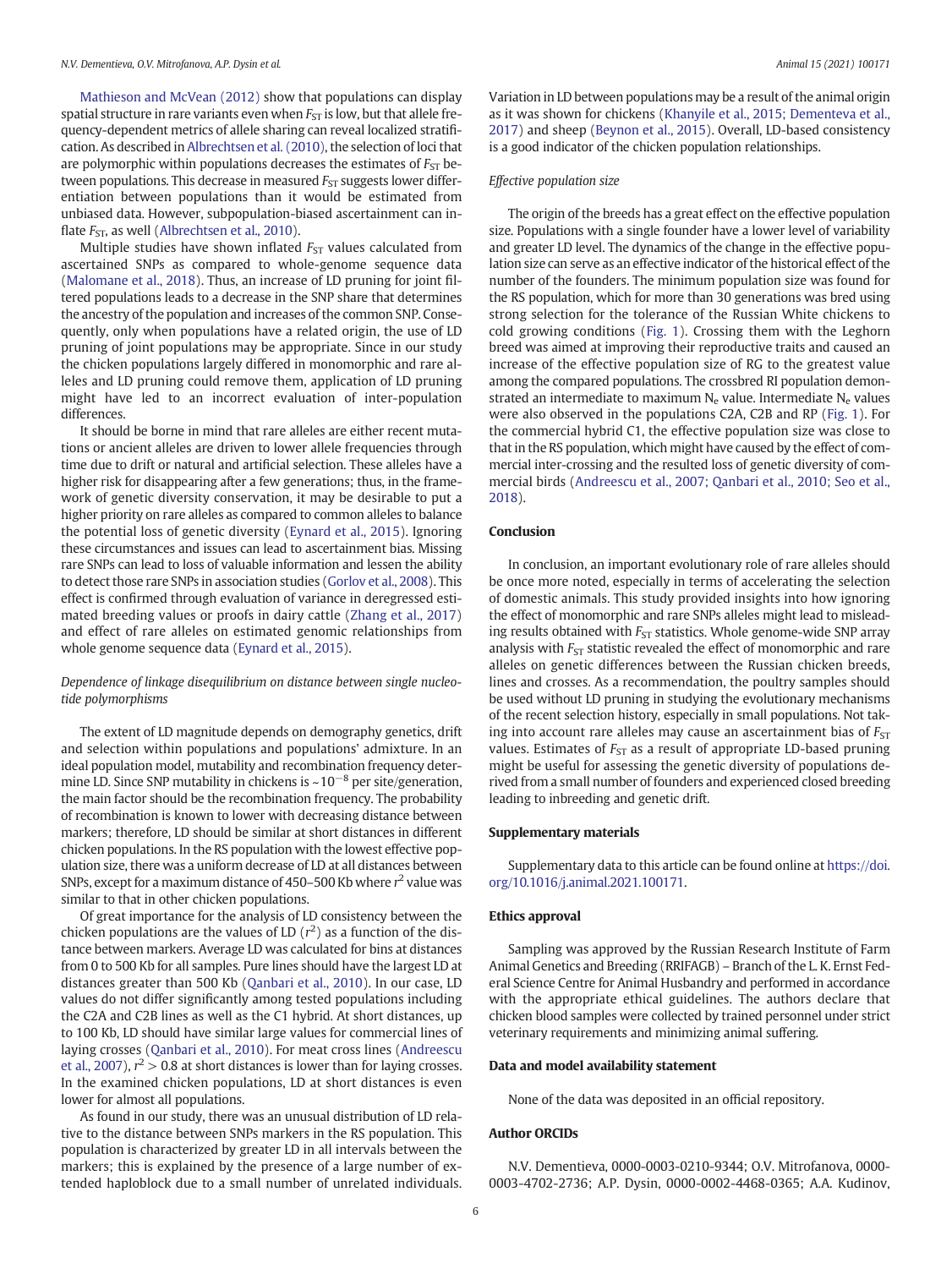0000-0002-7811-576X; O.I. Stanishevskaya, 0000-0001-9504-3916; T. A. Larkina, 0000-0002-7764-1338; K.V. Plemyashov, 0000-0002-3658- 5886; D.K. Griffin, 0000-0001-7595-3226; M.N. Romanov, 0000-0003- 3584-4644; M.G. Smaragdov, 0000-0002-5087-6444.

#### Author contributions

N.V. Dementieva and M.G. Smaragdov: Conceptualization. O.V. Mitrofanova, A.P. Dysin, A.A. Kudinov, O.I. Stanishevskaya, T.A. Larkina and K.V. Plemyashov: Investigation. M.G. Smaragdov, A.A. Kudinov and N.V. Dementieva: Formal analysis. N.V. Dementieva, M.G. Smaragdov, D.K. Griffin and M.N. Romanov: Writing – Original Draft, Review & Editing. D.K. Griffin: Supervision. M.N. Romanov: Project Administration, Funding Acquisition.

### Declaration of interest

The authors declare that there is no conflict of interest that could be perceived as prejudicial to the impartiality of the reported research.

### Acknowledgements

None.

### Financial support statement

The study was supported by the Ministry of Science and Higher Education of the Russian Federation (State Assignment Program AAAA-A18-118021590138-1).

### References

- Albrechtsen, A., Nielsen, F.C., Nielsen, R., 2010. [Ascertainment biases in SNP chips affect](http://refhub.elsevier.com/S1751-7311(21)00001-X/rf0005) [measures of population divergence. Molecular Biology and Evolution 27, 2534](http://refhub.elsevier.com/S1751-7311(21)00001-X/rf0005)–2547. Andersson, L., 2001. [Genetic dissection of phenotypic diversity in farm animals. Nature](http://refhub.elsevier.com/S1751-7311(21)00001-X/rf0010)
- [Reviews. Genetics 2, 130](http://refhub.elsevier.com/S1751-7311(21)00001-X/rf0010)–138. Andreescu, C., Avendano, S., Brown, S.R., Hassen, A., Lamont, S.J., Dekkers, J.C., 2007. [Link-](http://refhub.elsevier.com/S1751-7311(21)00001-X/rf0015)
- [age disequilibrium in related breeding lines of chickens. Genetics 177, 2161](http://refhub.elsevier.com/S1751-7311(21)00001-X/rf0015)–2169.
- Berrezoug, L., Bouchiba, I., Hedeili, N., Metahri, R., Ameur Ameur, A., Gaouar, S.B.S., 2019. [Phenotypic and morphometric diversity of local chickens \(BRAHMA\) from wilaya of](http://refhub.elsevier.com/S1751-7311(21)00001-X/rf0020) [Tlemcen, Northwestern of Algeria. Genetics and Biodiversity Journal 3, 70](http://refhub.elsevier.com/S1751-7311(21)00001-X/rf0020)–79.
- Beynon, S.E., Slavov, G.T., Farré, M., Sunduimijid, B., Waddams, K., Davies, B., Haresign, W., Kijas, J., MacLeod, I.M., Newbold, C.J., Davies, L., Larkin, D.M., 2015. [Population struc](http://refhub.elsevier.com/S1751-7311(21)00001-X/rf0025)[ture and history of the Welsh sheep breeds determined by whole genome genotyp](http://refhub.elsevier.com/S1751-7311(21)00001-X/rf0025)[ing. BMC Genetics 16, 65.](http://refhub.elsevier.com/S1751-7311(21)00001-X/rf0025)
- Bhatia, G., Patterson, N., Sankararaman, S., Price, A.L., 2013. [Estimating and interpreting](http://refhub.elsevier.com/S1751-7311(21)00001-X/rf0030) F<sub>ST</sub>: the impact of rare variants. Genome Research 23, 1514–1521.
- Bortoluzzi, C., Crooijmans, R., Bosse, M., Hiemstra, S.J., Groenen, M., Megens, H.J., 2018. [The](http://refhub.elsevier.com/S1751-7311(21)00001-X/rf0035) [effects of recent changes in breeding preferences on maintaining traditional Dutch](http://refhub.elsevier.com/S1751-7311(21)00001-X/rf0035) [chicken genomic diversity. Heredity 121, 564](http://refhub.elsevier.com/S1751-7311(21)00001-X/rf0035)–578.
- Browning, B.L., Brashear, D.L., Butler, A.A., Cyr, D.D., Harris, E.C., Nelsen, A.J., Yarnall, D.P., Ehm, M.G., Wagner, M.J., 2004. [Linkage analysis using single nucleotide polymor](http://refhub.elsevier.com/S1751-7311(21)00001-X/rf0040)[phisms. Human Heredity 57, 220](http://refhub.elsevier.com/S1751-7311(21)00001-X/rf0040)–227.
- Chang, C.C., Chow, C.C., Tellier, L.C., Vattikuti, S., Purcell, S.M., Lee, J.J., 2015. [Second-gener](http://refhub.elsevier.com/S1751-7311(21)00001-X/rf0045)[ation PLINK: rising to the challenge of larger and richer datasets. GigaScience 4, 7.](http://refhub.elsevier.com/S1751-7311(21)00001-X/rf0045)
- Corbin, L.J., Liu, A.Y., Bishop, S.C., Woolliams, J.A., 2012. [Estimation of historical effective](http://refhub.elsevier.com/S1751-7311(21)00001-X/rf0050) [population size using linkage disequilibria with marker data. Journal of Animal](http://refhub.elsevier.com/S1751-7311(21)00001-X/rf0050) [Breeding and Genetics 129, 257](http://refhub.elsevier.com/S1751-7311(21)00001-X/rf0050)–270.
- Darwin, C.R., 1875. [The Variation of Animals and Plants under Domestication. 2nd edition.](http://refhub.elsevier.com/S1751-7311(21)00001-X/rf0055) [volume 2. John Murray, London, UK.](http://refhub.elsevier.com/S1751-7311(21)00001-X/rf0055)
- Dementeva, N.V., Romanov, M.N., Kudinov, A.A., Mitrofanova, O.V., Stanishevskaya, O.I., Terletsky, V.P., Fedorova, E.S., Nikitkina, E.V., Plemyashov, K.V., 2017. [Studying the](http://refhub.elsevier.com/S1751-7311(21)00001-X/rf0060) [structure of a gene pool population of the Russian White chicken breed by ge](http://refhub.elsevier.com/S1751-7311(21)00001-X/rf0060)nome-wide SNP scan. Selskokhoziaĭ[stvennaia Biologiia \[Agricultural Biology\] 52,](http://refhub.elsevier.com/S1751-7311(21)00001-X/rf0060) [1166](http://refhub.elsevier.com/S1751-7311(21)00001-X/rf0060)–1174.
- Deniskova, T.E., Dotsev, A.V., Bagirov, V.A., Wimmers, K., Reyer, H., Brem, G., Zinovieva, N. A., 2017. [Biodiversity assessment in interspecies hybrids of the genus Ovis using STR](http://refhub.elsevier.com/S1751-7311(21)00001-X/rf0065) and SNP markers. Selskokhoziaĭ[stvennaia Biologiia \[Agricultural Biology\] 52,](http://refhub.elsevier.com/S1751-7311(21)00001-X/rf0065) [251](http://refhub.elsevier.com/S1751-7311(21)00001-X/rf0065)–260.
- Eltanany, M., Distl, O., 2010. [Genetic diversity and genealogical origins of domestic](http://refhub.elsevier.com/S1751-7311(21)00001-X/rf0070) [chicken. World's Poultry Science Journal 66, 715](http://refhub.elsevier.com/S1751-7311(21)00001-X/rf0070)–726.
- Eynard, S.E., Windig, J.J., Leroy, G., van Binsbergen, R., Calus, M.P., 2015. [The effect of rare](http://refhub.elsevier.com/S1751-7311(21)00001-X/rf0075) [alleles on estimated genomic relationships from whole genome sequence data. BMC](http://refhub.elsevier.com/S1751-7311(21)00001-X/rf0075) [Genetics 16, 24.](http://refhub.elsevier.com/S1751-7311(21)00001-X/rf0075)
- Fariello, M.I., Boitard, S., Naya, H., SanCristobal, M., Servin, B., 2013. [Detecting signatures of](http://refhub.elsevier.com/S1751-7311(21)00001-X/rf0080) [selection through haplotype differentiation among hierarchically structured popula](http://refhub.elsevier.com/S1751-7311(21)00001-X/rf0080)[tions. Genetics 193, 929](http://refhub.elsevier.com/S1751-7311(21)00001-X/rf0080)–941.
- Gorlov, I.P., Gorlova, O.Y., Sunyaev, S.R., Spitz, M.R., Amos, C.I., 2008. [Shifting paradigm of](http://refhub.elsevier.com/S1751-7311(21)00001-X/rf0085) [association studies: value of rare single nucleotide polymorphism. American Journal](http://refhub.elsevier.com/S1751-7311(21)00001-X/rf0085) [of Human Genetics 82, 100](http://refhub.elsevier.com/S1751-7311(21)00001-X/rf0085)–112.
- Granevitze, Z., Hillel, J., Feldman, M., Six, A., Eding, H., Weigend, S., 2009. [Genetic structure](http://refhub.elsevier.com/S1751-7311(21)00001-X/rf0090) [of a wide-spectrum chicken gene pool. Animal Genetics 40, 686](http://refhub.elsevier.com/S1751-7311(21)00001-X/rf0090)–693.
- Heslot, N., Rutkoski, J., Poland, J., Jannink, J.L., Sorrells, M.E., 2013. [Impact of marker ascer](http://refhub.elsevier.com/S1751-7311(21)00001-X/rf0095)[tainment bias on genomic selection accuracy and estimates of genetic diversity. PLoS](http://refhub.elsevier.com/S1751-7311(21)00001-X/rf0095) [ONE 8, e74612](http://refhub.elsevier.com/S1751-7311(21)00001-X/rf0095).
- Hillel, J., Groenen, M.A., Tixier-Boichard, M., Korol, A.B., David, L., Kirzhner, V.M., Burke, T., Barre-Dirie, A., Crooijmans, R.P., Elo, K., Feldman, M.W., Freidlin, P.J., Mäki-Tanila, A., Oortwijn, M., Thomson, P., Vignal, A., Wimmers, K., Weigend, S., 2003. [Biodiversity](http://refhub.elsevier.com/S1751-7311(21)00001-X/rf0100) [of 52 chicken populations assessed by microsatellite typing of DNA pools. Genetics,](http://refhub.elsevier.com/S1751-7311(21)00001-X/rf0100) [Selection, Evolution 35, 533](http://refhub.elsevier.com/S1751-7311(21)00001-X/rf0100)–557.
- Jakobsson, M., Edge, M.D., Rosenberg, N.A., 2013. [The relationship between](http://refhub.elsevier.com/S1751-7311(21)00001-X/rf0105)  $F_{ST}$  [and the](http://refhub.elsevier.com/S1751-7311(21)00001-X/rf0105) [frequency of the most frequent allele. Genetics 193, 515](http://refhub.elsevier.com/S1751-7311(21)00001-X/rf0105)–528.
- Jost, L., 2008. G<sub>[ST](http://refhub.elsevier.com/S1751-7311(21)00001-X/rf0110)</sub> [and its relatives do not measure differentiation. Molecular Ecology 17,](http://refhub.elsevier.com/S1751-7311(21)00001-X/rf0110) [4015](http://refhub.elsevier.com/S1751-7311(21)00001-X/rf0110)–4026.
- Khanyile, K.S., Dzomba, E.F., Muchadeyi, F.C., 2015. [Population genetic structure, linkage](http://refhub.elsevier.com/S1751-7311(21)00001-X/rf0115) [disequilibrium and effective population size of conserved and extensively raised vil](http://refhub.elsevier.com/S1751-7311(21)00001-X/rf0115)[lage chicken populations of Southern Africa. Frontiers in Genetics 6, 13.](http://refhub.elsevier.com/S1751-7311(21)00001-X/rf0115)
- Lachance, J., Tishkoff, S.A., 2013. [SNP ascertainment bias in population genetic analyses:](http://refhub.elsevier.com/S1751-7311(21)00001-X/rf0120) [Why it is important, and how to correct it. Bioessays 35, 780](http://refhub.elsevier.com/S1751-7311(21)00001-X/rf0120)–786.
- Liu, Z.J. (Ed.), 2017. [Bioinformatics in Aquaculture: Principles and Methods. John Wiley &](http://refhub.elsevier.com/S1751-7311(21)00001-X/rf0125) [Sons Ltd, Hoboken, NJ, USA.](http://refhub.elsevier.com/S1751-7311(21)00001-X/rf0125)
- Mahammi, F.Z., Gaouar, S.B.S., Tabet-Aoul, N., Tixier-Boichard, M., Saidi-Mehtar, N., 2014. [Morpho-biometric characteristics and breeding systems of local chickens in the](http://refhub.elsevier.com/S1751-7311(21)00001-X/rf0130) [Oranie region \(West Algeria\). Cahiers Agricultures 23, 382](http://refhub.elsevier.com/S1751-7311(21)00001-X/rf0130)–392.
- Mahammi, F.Z., Gaouar, S.B., Laloë, D., Faugeras, R., Tabet-Aoul, N., Rognon, X., Tixier-Boichard, M., Saidi-Mehtar, N., 2016. [A molecular analysis of the patterns of genetic](http://refhub.elsevier.com/S1751-7311(21)00001-X/rf0135) [diversity in local chickens from western Algeria in comparison with commercial](http://refhub.elsevier.com/S1751-7311(21)00001-X/rf0135) [lines and wild jungle fowls. Journal of Animal Breeding and Genetics 133, 59](http://refhub.elsevier.com/S1751-7311(21)00001-X/rf0135)–70.
- Malomane, D.K., Reimer, C., Weigend, S., Weigend, A., Sharifi, A.R., Simianer, H., 2018. [Ef](http://refhub.elsevier.com/S1751-7311(21)00001-X/rf0140)fi[ciency of different strategies to mitigate ascertainment bias when using SNP panels](http://refhub.elsevier.com/S1751-7311(21)00001-X/rf0140) [in diversity studies. BMC Genomics 19, 22.](http://refhub.elsevier.com/S1751-7311(21)00001-X/rf0140)
- Mathieson, I., McVean, G., 2012. [Differential confounding of rare and common variants in](http://refhub.elsevier.com/S1751-7311(21)00001-X/rf0145) [spatially structured populations. Nature Genetics 44, 243](http://refhub.elsevier.com/S1751-7311(21)00001-X/rf0145)–246.
- Matukumalli, L.K., Lawley, C.T., Schnabel, R.D., Taylor, J.F., Allan, M.F., Heaton, M.P., O'Connell, J., Moore, S.S., Smith, T.P., Sonstegard, T.S., Van Tassell, C.P., 2009. [Develop](http://refhub.elsevier.com/S1751-7311(21)00001-X/rf0150)[ment and characterization of a high density SNP genotyping assay for cattle. PLoS](http://refhub.elsevier.com/S1751-7311(21)00001-X/rf0150) [ONE 4, e5350.](http://refhub.elsevier.com/S1751-7311(21)00001-X/rf0150)
- Mekchay, S., Supakankul, P., Assawamakin, A., Wilantho, A., Chareanchim, W., Tongsima, S., 2014. [Population structure of four Thai indigenous chicken breeds. BMC Genetics](http://refhub.elsevier.com/S1751-7311(21)00001-X/rf0155) [15, 40.](http://refhub.elsevier.com/S1751-7311(21)00001-X/rf0155)
- Moiseyeva, I.G., Romanov, M.N., Nikiforov, A.A., Sevastyanova, A.A., Semyenova, S.K., 2003. [Evolutionary relationships of Red Jungle Fowl and chicken breeds. Genetics, Selection,](http://refhub.elsevier.com/S1751-7311(21)00001-X/rf0160) [Evolution 35, 403](http://refhub.elsevier.com/S1751-7311(21)00001-X/rf0160)–423.
- Muir, W.M., Wong, G.K., Zhang, Y., Wang, J., Groenen, M.A., Crooijmans, R.P., Megens, H.J., Zhang, H., Okimoto, R., Vereijken, A., Jungerius, A., Albers, G.A., Lawley, C.T., Delany, M.E., MacEachern, S., Cheng, H.H., 2008. [Genome-wide assessment of worldwide](http://refhub.elsevier.com/S1751-7311(21)00001-X/rf0165) [chicken SNP genetic diversity indicates signi](http://refhub.elsevier.com/S1751-7311(21)00001-X/rf0165)ficant absence of rare alleles in commer[cial breeds. Proceedings of the National Academy of Sciences of the United States of](http://refhub.elsevier.com/S1751-7311(21)00001-X/rf0165) [America 105, 17312](http://refhub.elsevier.com/S1751-7311(21)00001-X/rf0165)–17317.
- Nei, M., 1986. Definition and estimation of fi[xation indices. Evolution 40, 643](http://refhub.elsevier.com/S1751-7311(21)00001-X/rf0170)–645.
- Nielsen, R., 2004. [Population genetic analysis of ascertained SNP data. Human Genomics 1,](http://refhub.elsevier.com/S1751-7311(21)00001-X/rf0175) [218](http://refhub.elsevier.com/S1751-7311(21)00001-X/rf0175)–224.
- Paronyan, I.A., Yurchenko, O.P., 1989. [Domestic fowl. In: Dmitriev, N.G., Ernst, L.K. \(Eds.\),](http://refhub.elsevier.com/S1751-7311(21)00001-X/rf0180) [Animal Genetic Resources of the USSR. Food and Agriculture Organization of the](http://refhub.elsevier.com/S1751-7311(21)00001-X/rf0180) [United Nations, Rome, Italy, pp. 437](http://refhub.elsevier.com/S1751-7311(21)00001-X/rf0180)–468.
- Patterson, N., Price, A.L., Reich, D., 2006. [Population structure and eigenanalysis. PLoS Ge](http://refhub.elsevier.com/S1751-7311(21)00001-X/rf0185)[netics 2, e190](http://refhub.elsevier.com/S1751-7311(21)00001-X/rf0185).
- Qanbari, S., Hansen, M., Weigend, S., Preisinger, R., Simianer, H., 2010. [Linkage disequilib](http://refhub.elsevier.com/S1751-7311(21)00001-X/rf0190)[rium reveals different demographic history in egg laying chickens. BMC Genetics 11,](http://refhub.elsevier.com/S1751-7311(21)00001-X/rf0190) [103.](http://refhub.elsevier.com/S1751-7311(21)00001-X/rf0190)
- Romanov, M.N., Weigend, S., 2001a. [Using RAPD markers for assessment of genetic diver](http://refhub.elsevier.com/S1751-7311(21)00001-X/rf0195)[sity in chickens. Archiv für Ge](http://refhub.elsevier.com/S1751-7311(21)00001-X/rf0195)flügelkunde 65, 145–148.
- Romanov, M.N., Weigend, S., 2001b. [Analysis of genetic relationships between various](http://refhub.elsevier.com/S1751-7311(21)00001-X/rf0200) [populations of domestic and jungle fowl using microsatellite markers. Poultry Sci](http://refhub.elsevier.com/S1751-7311(21)00001-X/rf0200)[ence 80, 1057](http://refhub.elsevier.com/S1751-7311(21)00001-X/rf0200)–1063.
- Seo, D., Lee, D.H., Choi, N., Sudrajad, P., Lee, S.H., Lee, J.H., 2018. [Estimation of linkage dis](http://refhub.elsevier.com/S1751-7311(21)00001-X/rf0205)[equilibrium and analysis of genetic diversity in Korean chicken lines. PLoS ONE 13,](http://refhub.elsevier.com/S1751-7311(21)00001-X/rf0205) [e0192063](http://refhub.elsevier.com/S1751-7311(21)00001-X/rf0205).
- Smaragdov, M.G., Saksa, E.I., Kudinov, A.A., Dementieva, N.V., Mitrofanova, O.V., Plemyashov, K.V., 2016. [Genome-wide analysis of across herd](http://refhub.elsevier.com/S1751-7311(21)00001-X/rf0210)  $F_{st}$  [heterogeneity in](http://refhub.elsevier.com/S1751-7311(21)00001-X/rf0210) [holsteinized cattle. Russian Journal of Genetics 52, 173](http://refhub.elsevier.com/S1751-7311(21)00001-X/rf0210)–179.
- Smaragdov, M.G., Kudinov, A.A., Uimari, P., 2018. [Assessing the genetic differentiation of](http://refhub.elsevier.com/S1751-7311(21)00001-X/rf0215) Holstein cattle herds in the Leningrad region using  $F_{st}$  [statistics. Agricultural and](http://refhub.elsevier.com/S1751-7311(21)00001-X/rf0215) [Food Science 27, 96](http://refhub.elsevier.com/S1751-7311(21)00001-X/rf0215)–101.
- Sokolova, A.N., 1999. [Genetic and selection methods of creation of a chicken population](http://refhub.elsevier.com/S1751-7311(21)00001-X/rf0220) [with an increased resistance to neoplasms. Author](http://refhub.elsevier.com/S1751-7311(21)00001-X/rf0220)'s abstract, dissertation of the Doc[tor of Agricultural Sciences. RRIFAGB, Pushkin, St Petersburg, Russia](http://refhub.elsevier.com/S1751-7311(21)00001-X/rf0220).
- Soller, M., Weigend, S., Romanov, M.N., Dekkers, J.C., Lamont, S.J., 2006. [Strategies to as](http://refhub.elsevier.com/S1751-7311(21)00001-X/rf0225)[sess structural variation in the chicken genome and its associations with biodiversity](http://refhub.elsevier.com/S1751-7311(21)00001-X/rf0225) [and biological performance. Poultry Science 85, 2061](http://refhub.elsevier.com/S1751-7311(21)00001-X/rf0225)–2078.